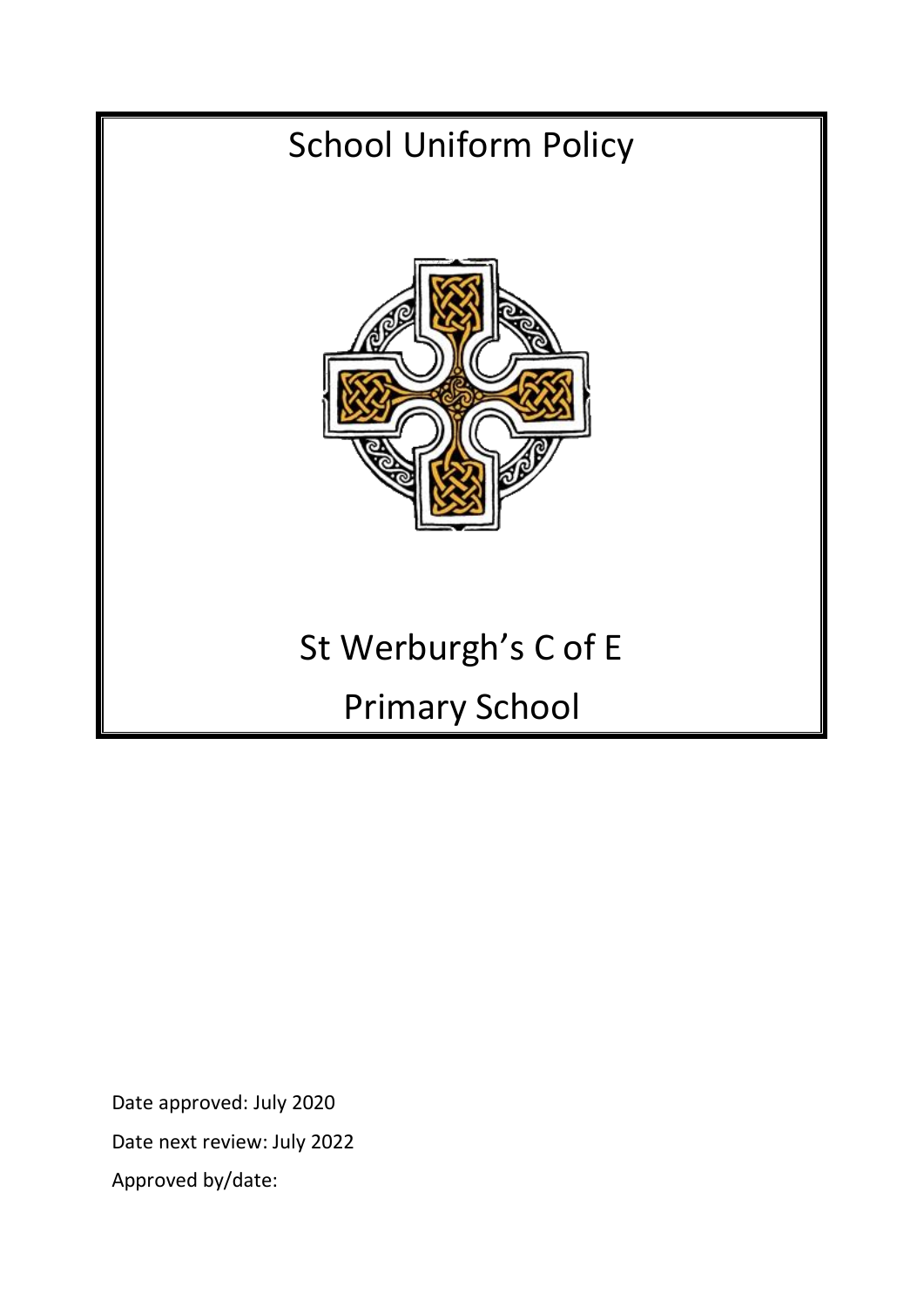# **Introduction**

It is our policy that all children should wear school uniform when attending school, or when participating in a school organised event outside normal school hours.

## **Aims and objectives**

Our policy is based on the notion that a school uniform:

- Promotes a sense of pride in the school
- Engenders a feeling of community and belonging
- Is practical and smart
- Identifies the children with the school
- Is not distracting in class (as fashion clothes might be)
- Makes children feel equal to their peers in terms of appearance
- Is regarded as suitable, and good value for money, by most parents
- Is designed with health and safety in mind

| Jumper                  | Black sweatshirt with logo                   |
|-------------------------|----------------------------------------------|
|                         | <b>Black sweatshirt</b>                      |
| Cardigan                | Black knitted cardigan with logo             |
|                         | <b>Black knitted cardigan</b>                |
|                         | Black sweatshirt cardigan with logo          |
|                         | Black sweatshirt cardigan                    |
| Polo Shirt              | White polo shirt with logo                   |
|                         | White polo shirt                             |
|                         | Gold polo shirt with logo (from school only) |
|                         | Gold polo shirt (from school only)           |
| <b>Trousers</b>         | <b>Black trousers</b>                        |
|                         | Grey trousers                                |
| <b>Skirts</b>           | Black skirt - mid length                     |
|                         | Grey skirt - mid length                      |
| Pinafore Dress/Culottes | Grey pinafore dress                          |
|                         | Grey culottes - mid length                   |
| Socks                   | Black, grey or white                         |
| <b>Tights</b>           | <b>Black or grey</b>                         |
| Shoes                   | <b>Black or grey</b>                         |
| <b>Boots</b>            | Black or grey                                |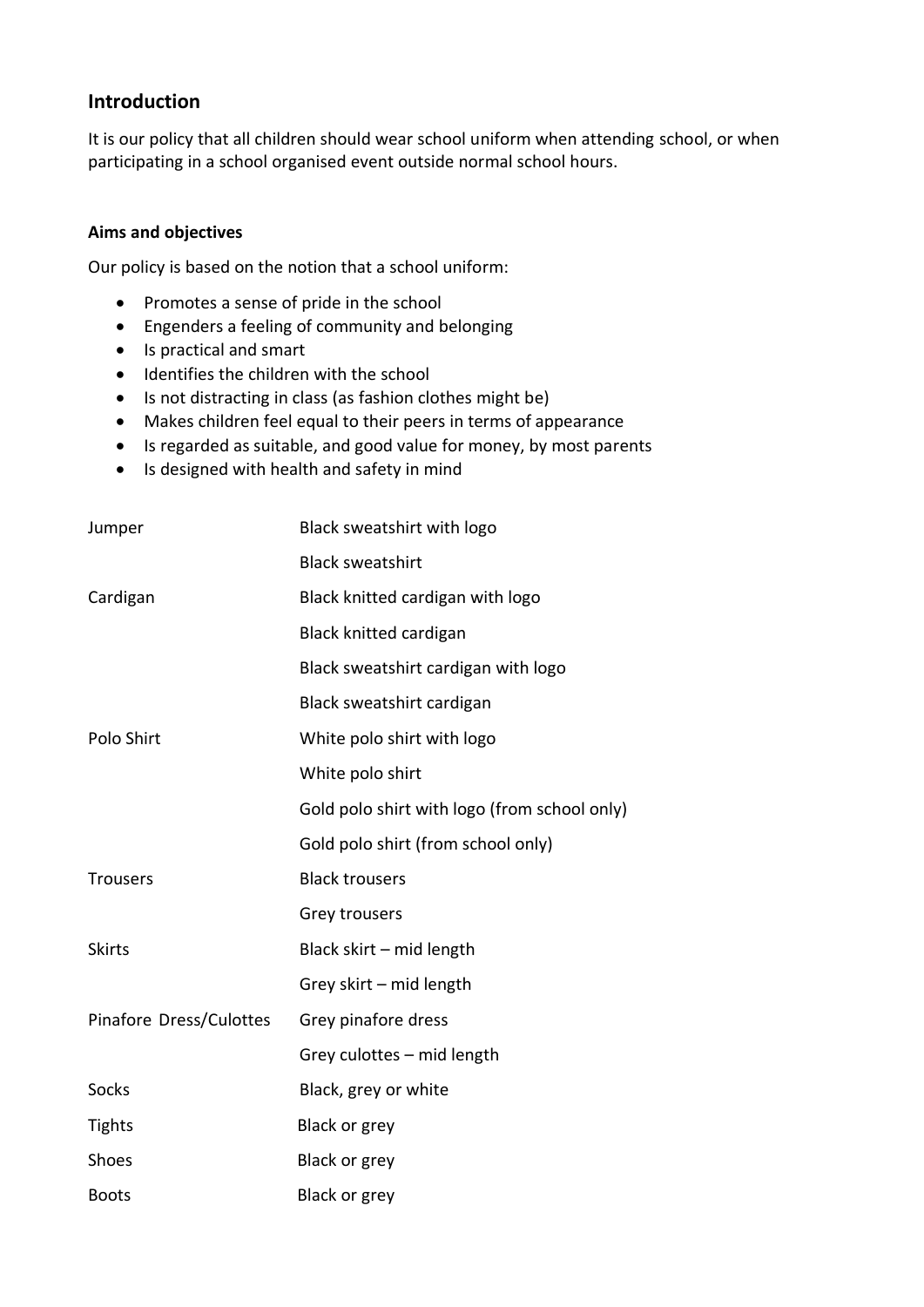|                | Boots may be worn with a skirt outside and changed for indoor<br>activities               |
|----------------|-------------------------------------------------------------------------------------------|
| Hair           | Long hair tied back with discreet, small hair bobbles in school<br>colours                |
| <b>Bookbag</b> | Handheld bag - infants (available from school)                                            |
|                | Shoulder bag - juniors only (available from school)                                       |
| <b>Summer</b>  |                                                                                           |
| <b>Dress</b>   | Gold checked dress                                                                        |
| <b>Shorts</b>  | Grey                                                                                      |
| Socks          | White with dresses                                                                        |
| Shoes          | Sensible dark sandals or black shoes                                                      |
| Year 5 and 6   |                                                                                           |
| Shirt          | White cotton shirt (long or short sleeved) must be worn with a tie $-$<br>not open necked |
| Tie            | Black and gold school tie                                                                 |
| Jumper         | Black V necked sweatshirt with logo                                                       |
|                | <b>Black V necked sweatshirt</b>                                                          |
|                | Black V necked knitted jumper with logo                                                   |
|                | Black V necked knitted jumper                                                             |
| School badges  | School logo badges are available to be sewn onto jumpers and<br>sweatshirts               |
| P <sub>E</sub> |                                                                                           |
| T-shirt        | Gold T-shirt with school logo                                                             |
| <b>Shorts</b>  | <b>Black shorts</b>                                                                       |
| Winter         | <b>Black jogging bottoms</b>                                                              |
|                | Black hoody with school logo                                                              |
|                | <b>Black hoody</b>                                                                        |
| Footwear       | <b>Black pumps</b>                                                                        |
|                | Trainers for outdoors                                                                     |
| PE bag         | Black PE bag with school logo                                                             |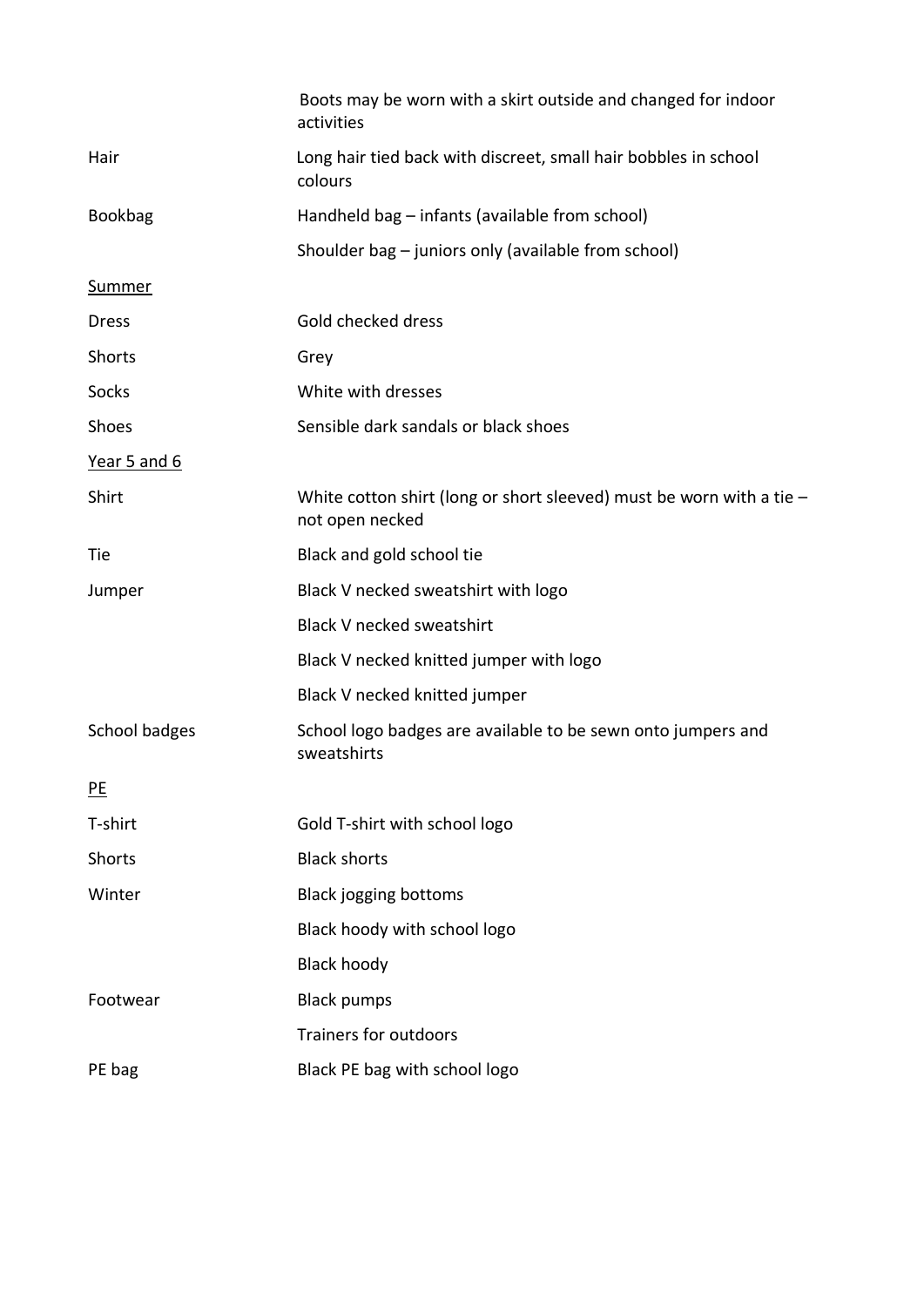#### **Jewellery**

Jewellery other than ear studs is not acceptable but if on religious grounds parents wish their child to deviate from any aspect of the uniform policy, for instance a girl wearing a hijab, they should make a written request to the Headteacher.

We ask the children remove earrings during PE and games.

#### **Purchasing Uniform**

Good quality, lasting school uniform is available from Morley's Schoolwear in Chaddesden. This is located at 446 Morley Road opposite the Tesco Express garage. We also sell some school uniform at school.

#### **Extreme Haircuts**

The school does not permit children to have patterns cut into their hair as these could serve as a distraction to other children and are considered by the governing body to be unsuitable for school. The school does not permit unnatural colourings in the children's hair for similar reasons.

#### **Footwear**

The school wants all children to grow into healthy adults. We believe that it is dangerous for children to wear shoes with platform soles or high heels in school, so we do not allow this. Children should wear appropriate black shoes. We do not allow children to wear trainers to school; these are appropriate for sport or as leisurewear, but are not in keeping with the smart appearance of a school uniform.

# **The role of parents**

We ask all parents who send their children to our school to support our school uniform policy. We believe that parents have a duty to send their children to school correctly dressed and ready for their daily schoolwork. Parents should ensure that their child has the correct uniform, and that it is clean and in good repair.

If any parent would like the school to modify the uniform policy, they should make representation, in the first instance, to the Headteacher. The school welcomes children form all backgrounds and faith communities. If there are serious reasons, for example religious objections, why parents want their child to wear clothes that differ from the school uniform the school will sympathetically at such requests. Similarly, should an item of school uniform prove problematic for a pupil with disabilities then parents are invited to draw this to the attention of the Headteacher. The school will not treat pupils with disabilities unfavourably.

# **Non Compliance**

A range of sanctions may be applied for children flouting the school uniform policy. The sanction could involve missing playtimes, or for more serious violations, isolation from peers. Parents may be contacted and invited into school to discuss the problem. Clearly individual circumstances have to be taken into consideration and each case will be dealt with on merit.